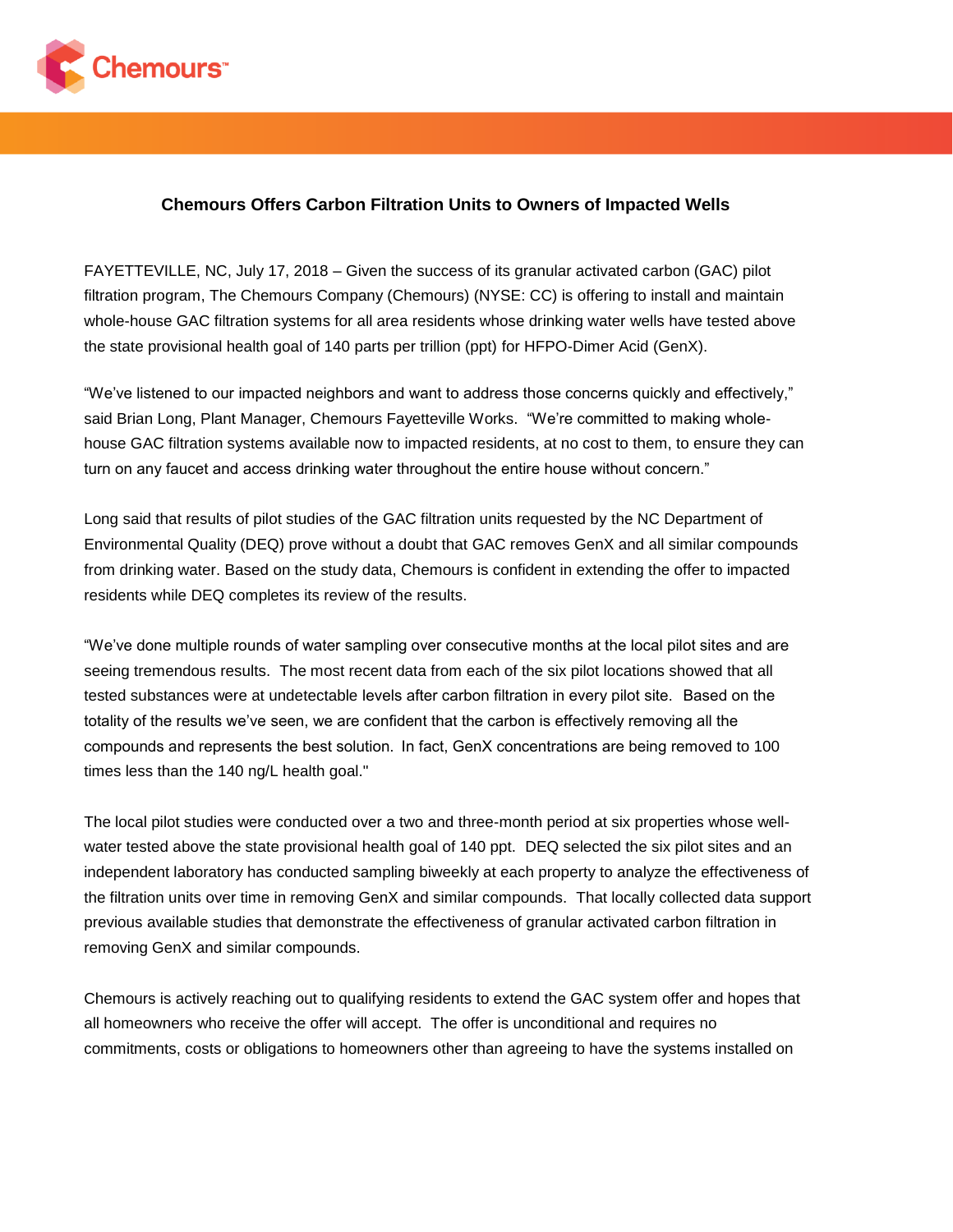

their property and coordinating with the company's installation and sampling teams to complete their work. Chemours will regularly test and maintain the systems to ensure their effectiveness.

The company continues to work with DEQ and other local officials to address the matter. Long said he believes it's important to reach out directly to qualifying residents now. "We've listened to our neighbors and understand how inconvenient it has been for them to rely on bottled drinking water. We can install GAC filtration in a matter of weeks so they can once again drink from their faucets without concern," Long said.

The company has been providing delivery of bottled drinking water to impacted homeowners. Impacted residents who choose to have the GAC system installed will receive delivery of bottled water free of charge until the performance of their GAC system is verified. Impacted residents who decline the GAC filtration offer will continue to receive home delivery of bottled drinking water or, should they prefer as an alternative to bottled water, will receive a Lowes or Home Depot gift card for use in purchasing an underthe-sink reverse-osmosis treatment unit. The units are easy to install and are effective in removing GenX and similar compounds from a single tap.

Chemours remains committed to being a good neighbor and a leading steward of the environment. The company is working diligently to decrease its environmental footprint and has taken several steps to achieve its stated goal of a 99% reduction in plant-site GenX and other PFAS chemical compound emissions into the air and water. 

For more information about the actions Chemours is taking Fayetteville, we invite you to visit [https://www.chemours.com/Fayetteville/](https://na01.safelinks.protection.outlook.com/?url=https%3A%2F%2Fwww.chemours.com%2FFayetteville%2F&data=02%7C01%7CCynthia.Salitsky%40chemours.com%7Cb9dd1718eef840019f7c08d5b1665242%7C68a7ff20812f473890ea0b1051846f74%7C0%7C0%7C636609975380635369&sdata=E1YIEsgKVorYCX9fSufytWD2EoIG2M61RpXrVkw3UJo%3D&reserved=0) or contact [https://www.chemours.com/contact-us/.](https://na01.safelinks.protection.outlook.com/?url=https%3A%2F%2Fwww.chemours.com%2Fcontact-us%2F&data=02%7C01%7CCynthia.Salitsky%40chemours.com%7Cb9dd1718eef840019f7c08d5b1665242%7C68a7ff20812f473890ea0b1051846f74%7C0%7C0%7C636609975380635369&sdata=y1k8wz875RKcM2k9tYq8kRY50WMMGbtcLbCWQy62iqs%3D&reserved=0)

# # #

## **About The Chemours Company**

The Chemours Company (NYSE: CC) helps create a colorful, capable and cleaner world through the power of chemistry. Chemours is a global leader in titanium technologies, fluoroproducts and chemical solutions, providing its customers with solutions in a wide range of industries with market-defining products, application expertise and chemistry-based innovations. Chemours ingredients are found in plastics and coatings, refrigeration and air conditioning, mining and general industrial manufacturing. Our flagship products include

prominent brands such as Teflon™, Ti-Pure™, Krytox™, Viton™, Opteon™, Freon™ and Nafion™. Chemours has approximately 7,000 employees and 26 manufacturing sites serving approximately 4,000 customers in North America, Latin America, Asia-Pacific and Europe. Chemours is headquartered in Wilmington, Delaware and is listed on the NYSE under the symbol CC. For more information please visit chemours.com.

## **CONTACT:**

*Alvenia Scarborough Sr. Director, Brand Marketing and Corporate Communications*